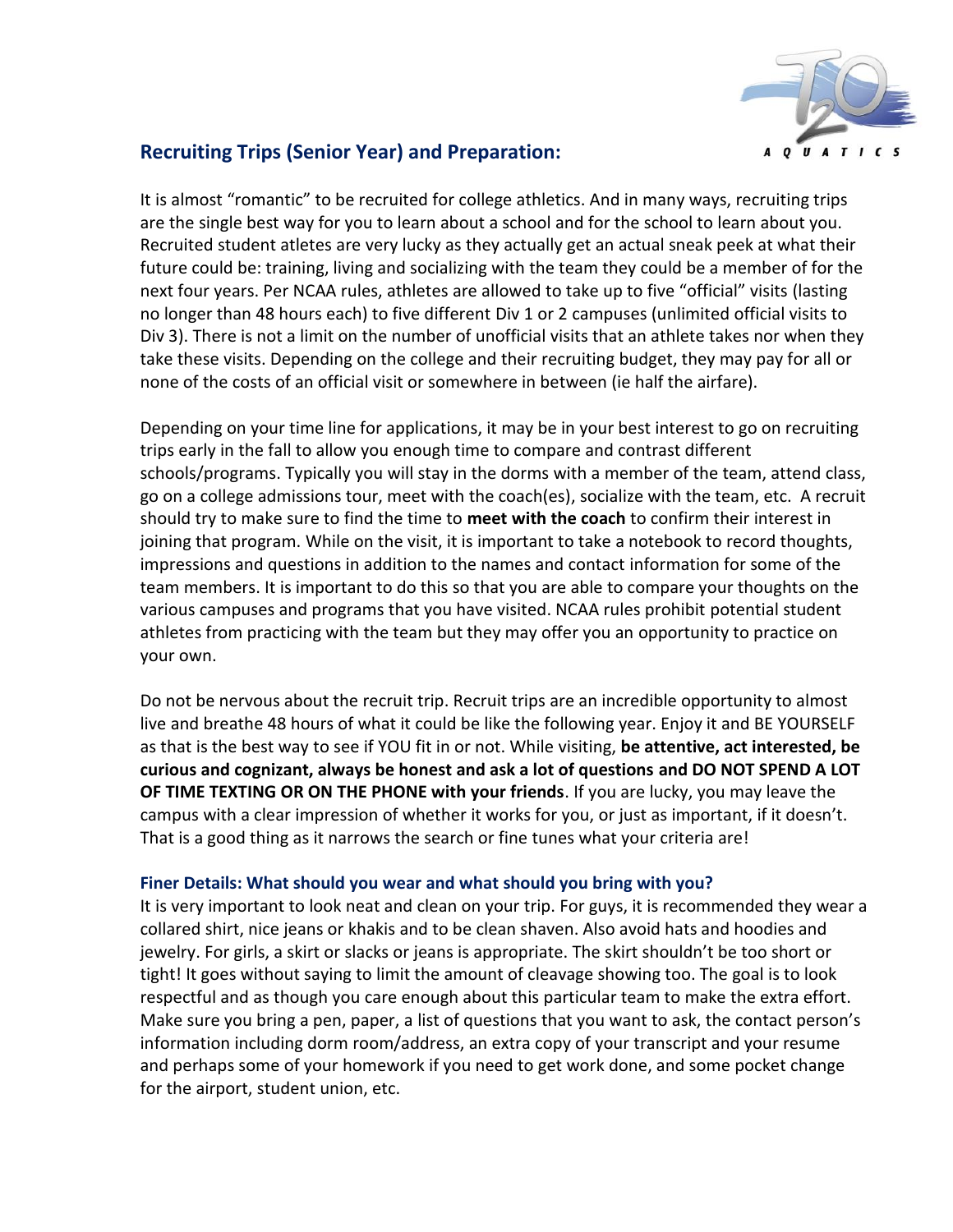Most colleges will schedule the recruit trips so that potential student athletes are on campus during a school day. Make sure you attend a class that might be of interest to you and observe different activities on campus. Here are some things you might want to consider or while on the trip:

- Is the professor capable? Do you like this learning situation?
- Ask the swimmers how hard it is to balance swimming, academics and social life.
- Ask about the training regimen.
- Ask the swimmers if they are enjoying the program and how they feel about the coach and the assistant coach.
- Who do you think you would be training under?
- How does the coaching staff interact with each other and with the team? Do they respect them?
- Do you like the athletic facility? You will be spending a LOT of time there
- Does the team socialize together?
- Do the teammates enjoy each other?
- Do they live together?
- Will you be able to have a complete collegiate experience?
- Is there fallout from team? Why do swimmers quit swimming at this school?

As a recruit, you want to determine if you will have a good relationship with everyone as they will become your second family for four years and maybe for the rest of your life. Make sure that the team is friendly and fits your personality and that you will be able to make friends with them. It is also recommended that you ask the swimmers which other programs they had applied to and why they ended up at that program. Talk to the first year swimmers but remember that if it is a fall recruit trip, they are totally new to the team themselves and may have only just started team practices. They may only be able to address the first couple of months of their new experience ie captains practices, orientation and initial dorm life. It is therefore important to get the perspective of the older swimmers too.

## **Here is a sample itinerary:**

Friday:

| 12:00 pm     | Arrive at the Airport where you are met by the Assistant Coach |
|--------------|----------------------------------------------------------------|
| $1:00$ pm    | Meet your host and head to their dorm room                     |
| $1:30$ pm    | Attend a class on campus                                       |
| $3:00$ pm    | Observe afternoon workout and team meeting                     |
| 5:30 pm      | Dinner in the dorms with other recruits and their hosts        |
| After dinner | Free time, sporting event, party with the team                 |
|              |                                                                |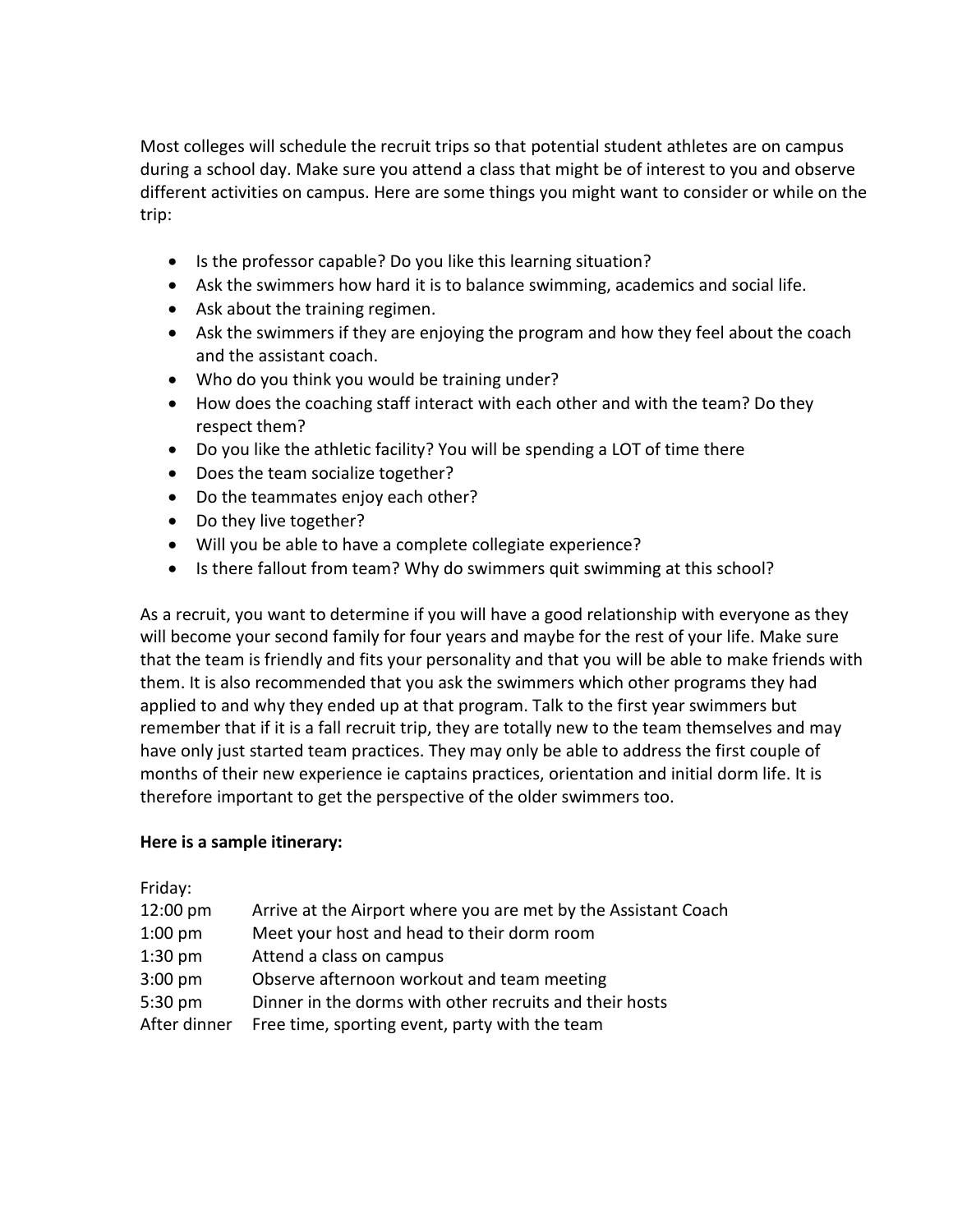| Saturday: |                                                                      |
|-----------|----------------------------------------------------------------------|
| 8:00 am   | Wakeup call                                                          |
| 9:00 am   | <b>Breakfast</b>                                                     |
| 10:00 am  | Admissions Department Informational Session followed by College Tour |
| 12:00 pm  | Lunch at the Student Union                                           |
| $2:00$ pm | Attend Football game                                                 |
| 6:30 pm   | Team Barbecue with coaches                                           |
| 8:00 pm   | Free time with upper classmen host                                   |
| Sunday:   |                                                                      |
| 8:00 am   | Wakeup Call                                                          |
| 9:00 am   | Breakfast with the Coach                                             |
| 9:45 am   | Leave for the airport                                                |
| 12:00 pm  | Flight home                                                          |

Some things to consider or ask first hand when meeting with the coaches: It is important to ask the coach what the average GPA and test scores of the team are as they may be different from the overall school average. This will give you an indication of whether or not you could handle it. Inquire as to what percentage of the swimmers stay on the team for four years. Determine if you like the coaches' style, goals, philosophy and reputation. Is it a good fit? You should feel comfortable asking the coach where he/she sees you fitting in on the team. Do not ask questions that should have already been researched on the website ie enrollment in the school, breaks, majors, etc.

Check out the other recruits on the trip! While you need to formulate your own opinion, talk to them and get their impressions of not only that team but other teams they have visited and what their impressions are. Why did they choose this particular recruit trip? While not all of them will choose this school, could you see yourself with them for four years?

If you feel very positive about the team while you are there, make sure you let the coach know that the team feels like a "fit" to you. Depending on the coach, they may or may not make you an offer while you are there or soon after returning. They may ask you to verbally commit, but you should not feel any pressure to do so. You can say, "I really like this school and it feels like a fit and it is definitely one of my top 2 choices". Or, you can turn the school down, give them your verbal or tell them that you want to go home, think about it and discuss it with your parents and your coaches.

No matter what decision you are making, immediately after each trip, a potential student athlete should contact the coach and thank them for the opportunity to come on an official visit. A recruit should always write a thank you note to the coach after the visit (it will go in your file!). For many campuses, the number of visits a coach is allowed is extremely limited. It is a privilege and an honor to be invited on a trip. Take it seriously. Conversely, do not go on a trip if you know upfront that you would not choose that team, as it could be the end-all team for